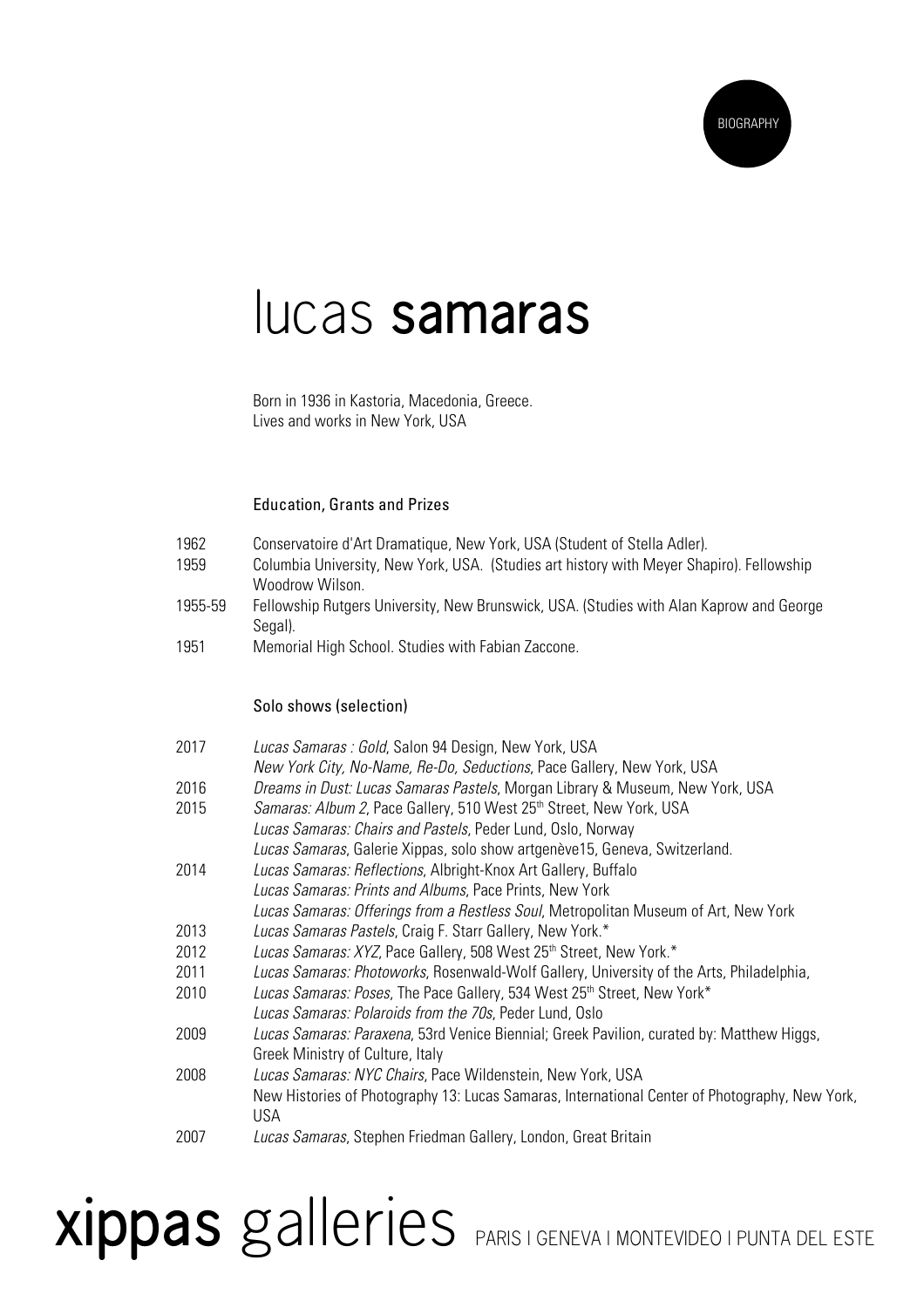

|              | Lucas Samaras: Sculptures, Pastels and Photographs, Russell Bowman Art Advisory, Chicago,<br><b>USA</b>                                                                                                                                                                                 |
|--------------|-----------------------------------------------------------------------------------------------------------------------------------------------------------------------------------------------------------------------------------------------------------------------------------------|
| 2006         | Lucas Samaras : iMovies, Pace Wildenstein, New York, USA                                                                                                                                                                                                                                |
| 2005         | Lucas Samaras. PhotoFlics (iMovies) and Photo-Fictions (A to Z), PaceWildenstein Gallery, New<br>York, USA                                                                                                                                                                              |
|              | Lucas Samaras. Retrospective, National Galery of Athens - Alexandros Soutzos Museum, Athens,<br>Greece                                                                                                                                                                                  |
| 2004         | Lucas Samaras, Rena Bransten Gallery, San Francisco, USA.<br>Lucas Samaras: Photofictions, Waddington Galleries, London, UK *                                                                                                                                                           |
| 2003         | Unrepentant Ego: The Self-Portraits of Lucas Samaras; Whitney Museum of American Art, New<br>York, USA                                                                                                                                                                                  |
|              | Lucas Samaras: Photofictions, Pace Wildenstein, New York, USA                                                                                                                                                                                                                           |
| 2002         | Lucas Samaras: Mutations, Galerie Xippas, Paris, France                                                                                                                                                                                                                                 |
| 2001         | Lucas Samaras, Pace Wildenstein, New York, USA                                                                                                                                                                                                                                          |
| 2000         | Lucas Samaras: Sittings, 1978-1980, Galerie Xippas, Paris, France*                                                                                                                                                                                                                      |
| 1999         | Lucas Samaras: Reconstructions, Jay Grimm, New York, USA                                                                                                                                                                                                                                |
| 1998-99      | Lucas Samaras: Gold, PaceWildenstein, New York, USA.                                                                                                                                                                                                                                    |
| 1997         | Lucas Samaras: Photo-Transformations 1973-1976, Galerie Xippas, Paris, France*                                                                                                                                                                                                          |
|              | Lucas Samaras: Photo-Transformations, PaceWildenstein, Los Angeles, USA                                                                                                                                                                                                                 |
| 1996-97      | Lucas Samaras: Pastels, PaceWildenstein, Los Angeles, USA                                                                                                                                                                                                                               |
| 1996         | Lucas Samaras: Kiss Kill, Perverted Geometry, Inedibles, Self-Absorption, PaceWildenstein, New<br>York, USA *                                                                                                                                                                           |
|              | Lucas Samaras: Photo Transformations 1973-1976, PaceWildenstein, 142 Greene Street, New<br>York, USA *                                                                                                                                                                                  |
| 1995         | Lucas Samaras, Gallery Seomi, Seoul, Korea                                                                                                                                                                                                                                              |
| 1994<br>1993 | Lucas Samaras: Cubes, Pragmata and Trapezoids, PaceWildenstein, New York, USA *<br>Lucas Samaras: Pastels, The Pace Gallery, New York, USA                                                                                                                                              |
| 1992         | The Photographs of Lucas Samaras: Selections from a Recent Gift, The Museum of Modern Art,<br>New York, USA                                                                                                                                                                             |
| 1991-92      | Lucas Samaras (Self: 1961-1991), retrospective, Yokohama Museum of Art, Yokohama; Hiroshima<br>City Museum of Contemporary Art, Hiroshima, Japan*                                                                                                                                       |
| 1991         | Lucas Samaras, Galerie Xippas, Paris, France                                                                                                                                                                                                                                            |
|              | Lucas Samaras: Recent Works, Hokin Gallery Inc., Bay Harbor Islands, Florida, USA<br>Lucas Samaras, Pace/MacGill Gallery, New York, USA *                                                                                                                                               |
|              | Lucas Samaras: Slices of Abstraction, Silvers of Passion and/or Mere Decor, The Pace Gallery,<br>New York, USA *                                                                                                                                                                        |
| 1990         | Lucas Samaras, Waddington Galleries, London, Great Britain *                                                                                                                                                                                                                            |
| 1989-90      | Samaras on Paper, Metropolitan Museum of Art, New York, USA                                                                                                                                                                                                                             |
| 1989         | Samaras: Photographs, 1969-1987, Tampa Museum of Art, Florida, USA.                                                                                                                                                                                                                     |
| 1988-89      | Lucas Samaras: Objects and Subjects: 1969-1986, Denver Art Museum, Denver, Colorado, USA;<br>travel exhibition: The National Museum of American Art, Washington, D.C.; The High Museum of<br>Art, Atlanta; The Center for the Fine Arts, Miami; Virginia Museum of Fine Arts, Richmond, |
|              | Virginia; Museum of Fine Arts, Boston, USA *                                                                                                                                                                                                                                            |
| 1988         | Lucas Samaras: Boxes and Mirrored Cell, The Pace Gallery, New York, USA *                                                                                                                                                                                                               |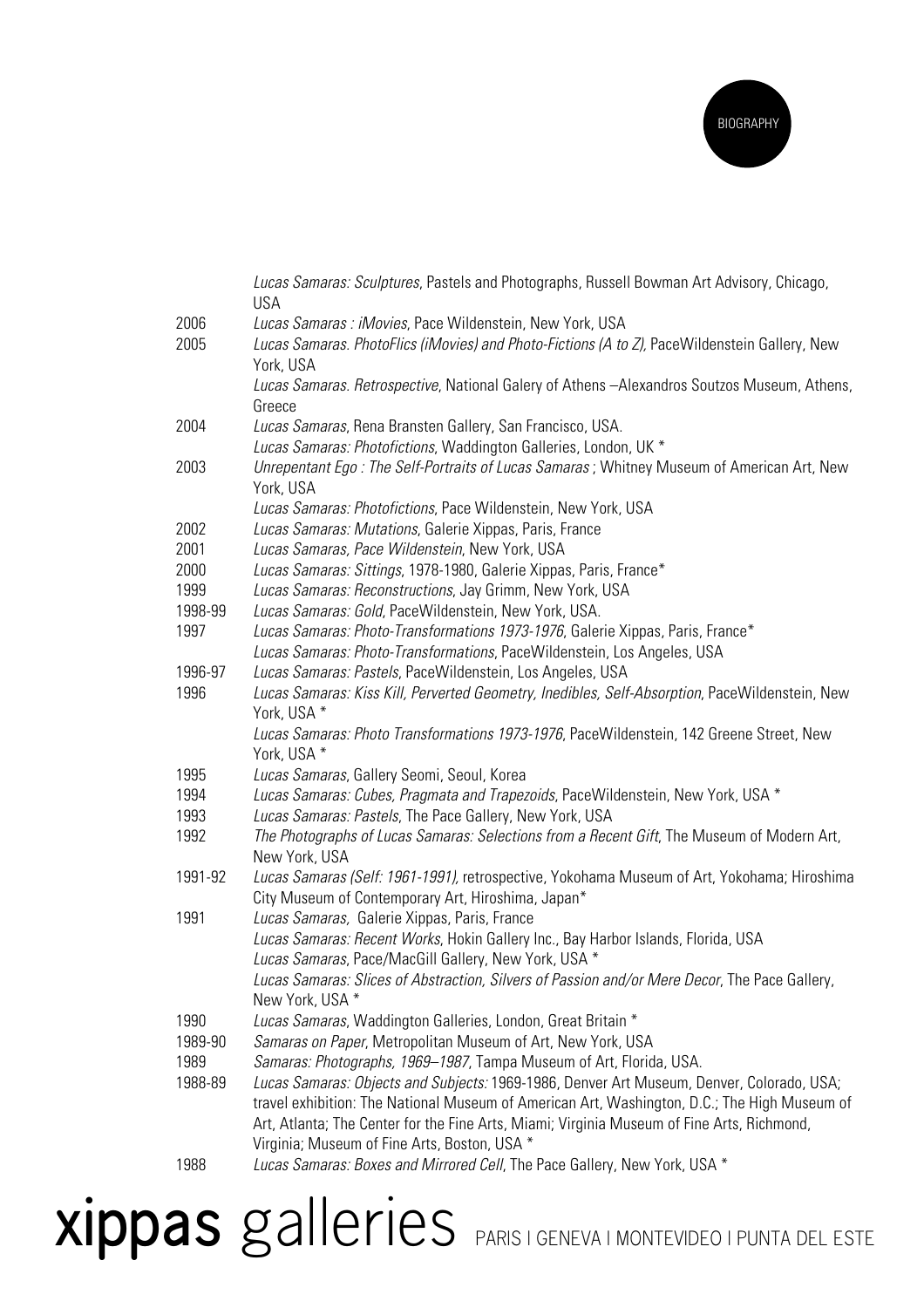

|         | Lucas Samaras: Figures and Still Life, Pace/MacGill Gallery, New York, USA *                      |
|---------|---------------------------------------------------------------------------------------------------|
| 1987    | Lucas Samaras: Chairs and Drawings, The Pace Gallery, New York, USA *                             |
| 1986    | Lucas Samaras: Spectators, Pastels, and Panoramas, Mayor Gallery, Londres, UK                     |
|         | Lucas Samaras, Serpentine Gallery, London, UK                                                     |
|         | Lucas Samaras, Jean Bernier Gallery, Athens, Greece *                                             |
|         | Lucas Samaras: Panoramas and Adjustments, Pace/MacGill Gallery, New York, USA                     |
| 1985    | Lucas Samaras: Paintings, The Pace Gallery, New York, USA                                         |
| 1984    | Lucas Samaras: Chairs, Heads, Panoramas, Pace Gallery, New York, USA*                             |
|         | Lucas Samaras: Pastels, Wildenstein, New York, USA: Pastels, retrospective                        |
| 1983-84 | Lucas Samaras: Photos Polaroid Photographs, 1969-1983, Retrospective of Polaroids organized by    |
|         | the Polaroid International Collection; exhibition places: Centre Georges Pompidou, Paris; Musée   |
|         | d'Art et d'Histoire, Fribourg, Switzerland; Frankfurter Kunstverein, Frankfurt, Germany;          |
|         | International Center of Photography, New York, USA; Center for Creative Photography, University   |
|         | of Arizona, Tucson, USA; Phoenix Art Museum, Phoenix, USA; Krannert Art Museum, Champaign,        |
|         | Illinois; Lowe Art Museum, University of Miami, Coral Gables, Florida, USA; Serpentine Gallery,   |
|         | London; Kennedy Gallery, Cambridge, Massachusetts, USA; Photographic Research Center,             |
|         | Boston, USA; Museum of Photographic Arts, San Diego, CA, USA *                                    |
| 1983    | Lucas Samaras, Jean Bernier Gallery, Athens, Greece                                               |
| 1981-83 | Lucas Samaras: Pastels, Denver Art Museum, Denver, Colorado, USA                                  |
|         | Travels to: Lowe Art Museum, University of Miami, Coral Gables, Florida; Madison Art Center,      |
|         | Madison, Wisconsin; Walker Art Center, Minneapolis, Minnesota; Portland Art Museum,               |
|         | Portland, Oregon; Art Museum of South Texas, Corpus Christi, Texas; Institute of Contemporary     |
|         | Art, Boston, USA *                                                                                |
|         | Richard Gray Gallery, Chicago, USA: recent sculptures and pastels                                 |
| 1982    | Lucas Samaras: Pastels & Bronzes, the Pace Gallery, New York, USA*                                |
| 1981-82 | Samaras, Watari Gallery, Tokyo, Japan                                                             |
| 1980-81 | Lucas Samaras: Reconstructions & Photo-transformations, Pace Gallery, Columbus, Ohio, USA         |
|         | Lucas Samaras : 8 x 10" Sittings, Pace Gallery, New York, USA                                     |
| 1980    | Currents 8: Lucas Samaras Reconstructions 1979-1980, St. Louis Art Museum, Missouri, August       |
|         | 15-October 12, 1980. (Brochure)                                                                   |
|         | Lucas Samaras : Reconstructions, Margo Leavin Gallery, Los Angeles, USA                           |
| 1979-80 | Lucas Samaras: New Reconstructions, The Pace Gallery, New York, USA *                             |
| 1979    | Lucas Samaras: Reconstructions, Richard Gray Gallery, Chicago, USA                                |
| 1978    | Lucas Samaras: Reconstructions, The Pace Gallery, New York, USA*                                  |
|         | Lucas Samaras, the Mayor Gallery, London, Great Britain                                           |
|         | Lucas Samaras: Reconstructions and Photo tranformations, Akron Art Museum, Akron, Ohio, USA       |
|         | Lucas Samaras, Jean Bernier Gallery, Athens, Greece                                               |
| 1977    | Lucas Samaras : Photo-transformations with Polaroid SX-70, Zabriskie Gallery, Paris, France :     |
|         | Viewpoints: Lucas Samaras, Walker Art Center, Minneapolis, Minnesota, USA                         |
| 1976-77 | Lucas Samaras: Phantasmata, Photo-Transformations, The Pace Gallery, New York, USA *              |
| 1976    | Lucas Samaras: Photo-transformations, University Art Museum, California State University, Long    |
|         | Beach, travelling exhibition: University of North Dakota Art Gallery, Grand Forks; Wright State   |
|         |                                                                                                   |
|         | University Art Gallery, Dayton, Ohio; Institute of Contemporary Art, Boston; Modern Art Pavilion, |
|         | Seattle Art Museum, USA; A.C.A. Gallery, Alberta College of Art, Calgary, Canada.*                |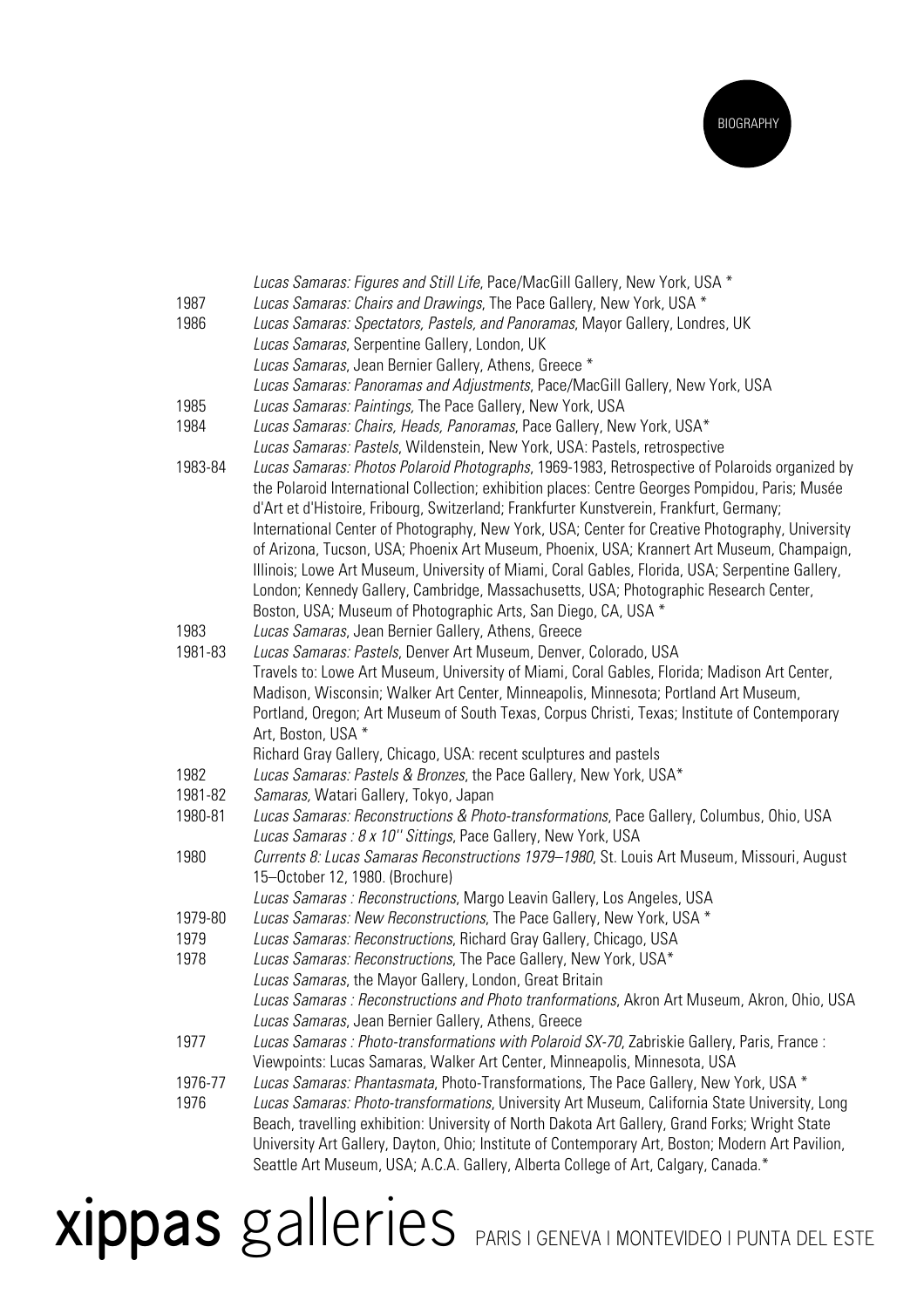

| 1975    | Lucas Samaras: Himself and other Objects, Margo Leavin Gallery, Los Angeles<br>Samaras 1974, Museum of Modern Art, New York, USA<br>Lucas Samaras, Makler Gallery, Philadelphia, USA *<br>Matrix, Samaras and Some Others, Pace Gallery, New York, USA *<br>Red Room with Green Figures, California State University, Long Beach, University Art Museum,<br><b>USA</b> |
|---------|------------------------------------------------------------------------------------------------------------------------------------------------------------------------------------------------------------------------------------------------------------------------------------------------------------------------------------------------------------------------|
| 1974    | Lucas Samaras: Photo-Transformations, The Pace Gallery, New York, USA: Photo-<br>transformations*                                                                                                                                                                                                                                                                      |
| 1972-73 | Lucas Samaras: Retrospective, Whitney Museum of American Art, New York, USA                                                                                                                                                                                                                                                                                            |
| 1972    | New Chicken wire Boxes, the Pace Gallery, New York, USA                                                                                                                                                                                                                                                                                                                |
| 1971    | Lucas Samaras, Phyllis Kind Gallery, Chicago, USA.                                                                                                                                                                                                                                                                                                                     |
|         | Lucas Samaras: Boxes, Museum of Contemporary Art, Chicago, USA.*                                                                                                                                                                                                                                                                                                       |
|         | Lucas Samaras: Stiff Boxes, The Pace Gallery, New York, USA.                                                                                                                                                                                                                                                                                                           |
|         | Lucas Samaras: Auto-Polaroids, The Pace Gallery, New York, USA.                                                                                                                                                                                                                                                                                                        |
| 1970    | Lucas Samaras, Kunstverein Museum, Hannover, Germany.                                                                                                                                                                                                                                                                                                                  |
|         | Lucas Samaras: Chair Transformations, The Pace Gallery, New York, USA.*                                                                                                                                                                                                                                                                                                |
| 1969    | Lucas Samaras, Galerie der Spiegel, Cologne, Germany.                                                                                                                                                                                                                                                                                                                  |
|         | Lucas Samaras: Book, Sachs Print Gallery, The Museum of Modern Art, New York, USA.                                                                                                                                                                                                                                                                                     |
| 1968    | Lucas Samaras: Boxes/Transformations, The Pace Gallery, New York, USA.                                                                                                                                                                                                                                                                                                 |
| 1966    | The Pace Gallery, New York, USA.                                                                                                                                                                                                                                                                                                                                       |
| 1964    | Lucas Samaras, Green Gallery (Room #1), New York, USA.                                                                                                                                                                                                                                                                                                                 |
|         | Lucas Samaras: Boxes, Dwan Gallery, Los Angeles, USA.                                                                                                                                                                                                                                                                                                                  |
| 1962    | Lucas Samaras, Sun Gallery, Provincetown, USA.                                                                                                                                                                                                                                                                                                                         |
| 1961    | Lucas Samaras: Pastels, Plasters, Boxes, Etcetera, Green Gallery, New York, USA.                                                                                                                                                                                                                                                                                       |
| 1959    | Lucas Samaras, Reuben Gallery, New York, USA.                                                                                                                                                                                                                                                                                                                          |
| 1958    | Rutgers University, New Brunswick, USA.                                                                                                                                                                                                                                                                                                                                |
| 1955    | Scolarship Exhibition, Art House, Rutgers University, New Brunswick, New Jersey, USA.                                                                                                                                                                                                                                                                                  |

#### Group show (selection

| 2017-18 | Mirror, Mirror, Wadsworth Atheneum Museum of Art, Hartford, United-States (December 01,<br>2017 - April 29, 2018) |
|---------|-------------------------------------------------------------------------------------------------------------------|
|         | The Everywhere Studio, Institute of Contemporary Art, Miami                                                       |
|         | The Polaroid Project: At the Intersection of Art and Technology, Amon Carter Museum of                            |
|         | American Art, Fort Worth, Texas, (June 3-September 3, 2017). Traveled to: WestLicht Museum                        |
|         | for Photography, Vienna, (December 5, 2017–March 4, 2018); C/O Berlin and Museum für Kunst                        |
|         | und Gewerbe, Hamburg, (March 16–May 27, 2018); National Museum of Singapore, (October                             |
|         | 2018-January 2019); MIT Museum, Cambridge, 2019.                                                                  |
| 2017    | Deadeye Dick: Richard Bellamy and His Circle, Peter Freeman, Inc., New York, USA                                  |
|         | Summer Days (and Summer Nights), Pace Gallery, 32 East 57th Street, USA                                           |
|         | EMST at documenta 14, Fridericianum, Kassel, Germany                                                              |
|         | ReTooled: Highlights from the Hechinger Collection, Columbia Museum of Art, South Carolina,                       |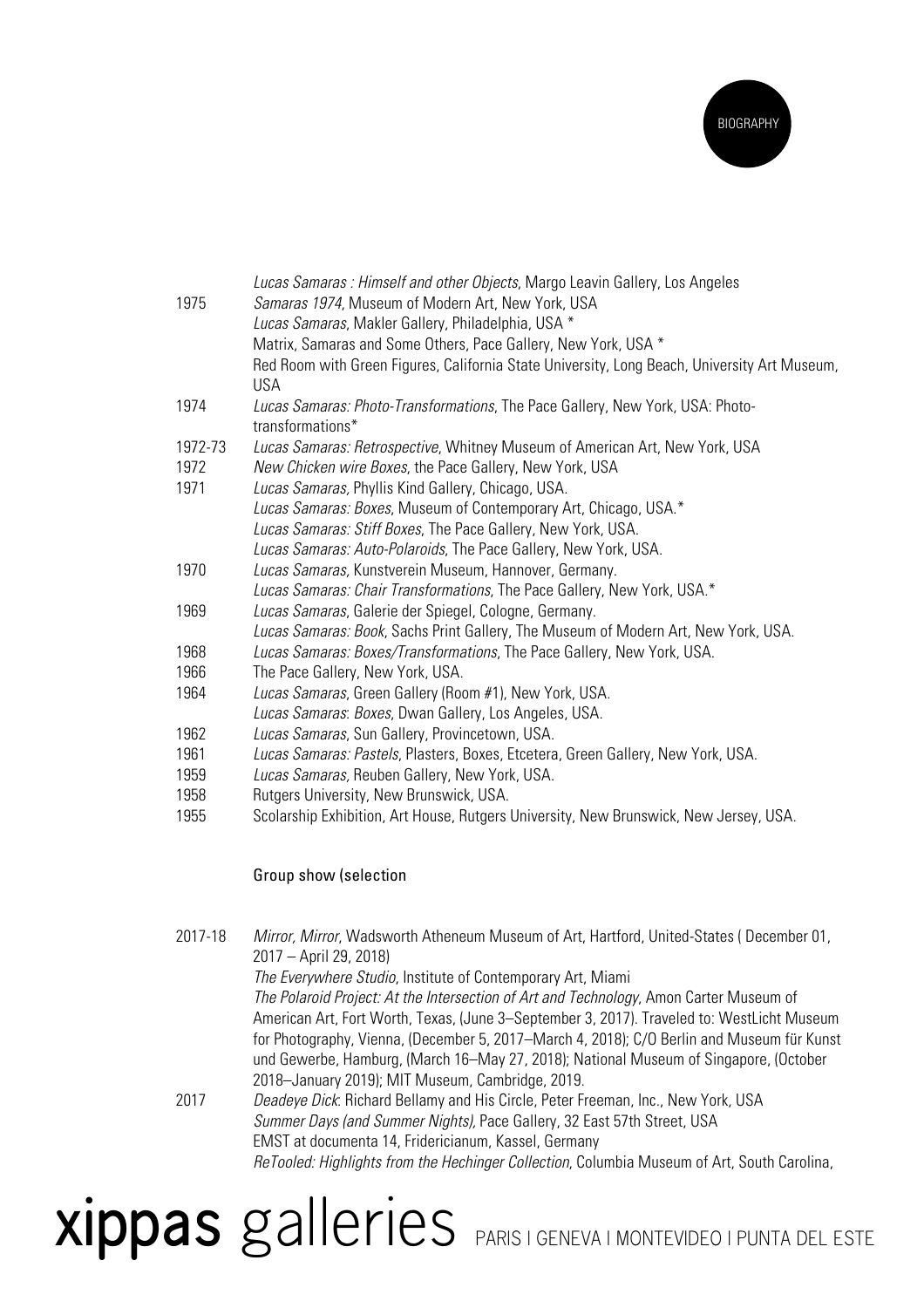

|      | <b>USA</b>                                                                                                                                          |
|------|-----------------------------------------------------------------------------------------------------------------------------------------------------|
|      | Booknesses: Artists' Books from the Jack Ginsberg Collection, University of Johannesburg Art<br>Gallery, Johannesburg, South Africa                 |
|      | Speech, Pace/MacGill Gallery, New York, USA                                                                                                         |
|      | Inventing Downtown: Artist-Run Galleries in New York City, 1952-1965, Grey Art Gallery, New                                                         |
|      | York University, New York, January 10–April 1, 2017. Traveled to: NYUAD Art Gallery, Abu Dhabi,<br>(October 4, 2017-January 13, 2018)               |
| 2016 | From Los Angeles to New York: The Dwan Gallery 1959-1971, National Gallery of Art,<br>Washington, Etats-Unis                                        |
| 2015 | Keeping Pace: Eva Glimcher and Pace/Columbus, Columbus Museum of Art, Ohio, USA<br>40: The Anniversary Exhibition, Hal Bromm Gallery, New York, USA |
|      | Flaesh, Galerie Rudolfinum, Prague, Czech Republic                                                                                                  |
|      | On the Square Part II, Pace Gallery, 32 East 57th Street, New York, USA                                                                             |
|      | The Mannequin of History: Art After Fabrications of Critique and Culture, Manifattura Tabacchi,                                                     |
|      | Modena, Italy                                                                                                                                       |
|      | Summer Group Show, Pace Gallery, 32 East 57th Street, New York, USA                                                                                 |
|      | America is Hard to See, Whitney Museum of American Art, New York, USA                                                                               |
|      | In the Studio: Photographs, Gagosian Gallery, New York, USA                                                                                         |
|      | Embracing Modernism: Ten Years of Drawing Acquisitions, The Morgan Library and Museum,<br>New York, USA                                             |
| 2014 | Cinderella, Sky Art Museum, Seoul, December 20, 2014-March 22, 2015.                                                                                |
|      | Contemporary/Modern: Selections from the Permanent Collection, Santa Barbara Museum of Art.<br>Multi Panel, Pace/MacGill Gallery, New York.         |
|      | What Is a Photograph?, International Center of Photography, New York*.                                                                              |
|      | Grounded, Pace Gallery. 534 West 25th Street, New York.                                                                                             |
| 2013 | Color!, Amon Carter Museum of American Art, Fort Worth, Texas. Traveled to: Dixon Gallery and<br>Gardens, Memphis, January 19-March 23, 2014.       |
|      | <i>Image and Abstraction</i> , Pace Gallery, 510 West 25 <sup>th</sup> Street, New York.                                                            |
|      | Paradise, Pace Gallery, 534 West 25 <sup>th</sup> Street, New York.                                                                                 |
|      | Specific Objects, Susan Inglett Gallery, New York.                                                                                                  |
|      | Ambiguous Portrait of a Cumming Linguist: Verbal Imagery in Art, Ikkan Art Gallery, Singapore*.                                                     |
|      | Displaced Visions: Émigré Photographers of the 20th Century, The Israel Museum, Jerusalem.<br>Material World, Denver Art Museum,                    |
|      | The Polaroid Years: Instant Photography and Experimentation, Frances Lehman Loeb Art Center,                                                        |
|      | Vassar College, Poughkeepsie, New York, April 12-June 30, 2013. Traveled to: Leigh Block                                                            |
|      | Museum of Art, Northwestern University, Evanston, Illinois, September 20–December 1, 2013;                                                          |
|      | Norton Museum of Art, West Palm Beach, December 19, 2013–March 23, 2014*.                                                                           |
|      | Swing State, 119 Hester Street, New York.                                                                                                           |
|      | Color Rush: 75 Years of Color Photography in America, Milwaukee Art Museum, Wisconsin*.                                                             |
| 2012 | 10th Anniversary Show, Russell Bowman Art Advisory, Chicago.                                                                                        |
|      | Self-Portrait, Louisiana Museum of Modern Art, Humlebaek, USA *                                                                                     |
|      | Things Beyond Our Control, Fredric Snitzer Gallery, Miami, USA.                                                                                     |
|      |                                                                                                                                                     |
|      | Á rebours, Venus Over Manhattan, New York, USA.                                                                                                     |
|      | Faces, Onassis Cultural Centre, Athens, Greece, USA *                                                                                               |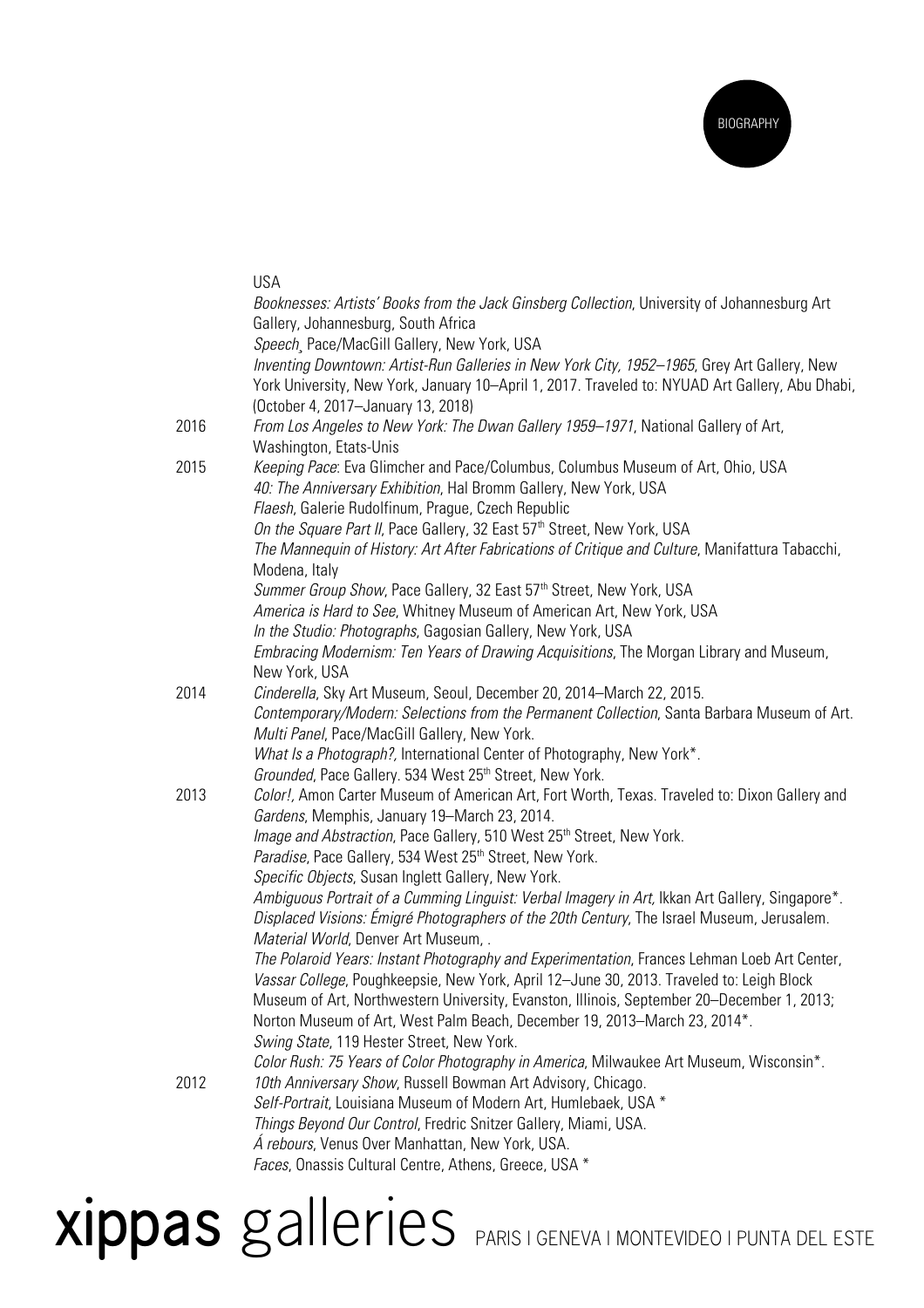

| 2011            | Futures, Artiscope, Brussels, Belgium<br>Happenings: New York, 1958–1963, The Pace Gallery, 534 West 25th Street, New York, USA *<br>Hunters and Gatherers: The Art of Assemblage, Sotheby's, New York, USA *<br>Crafting Modernism: Midcentury American Art and Design, Museum of Arts and Design, New             |
|-----------------|---------------------------------------------------------------------------------------------------------------------------------------------------------------------------------------------------------------------------------------------------------------------------------------------------------------------|
|                 | York, USA<br>From Picasso to Koons: The Artist as Jeweler, Museum of Arts and Design, New York, USA.<br>Traveled to: Benaki Museum, Athens; Bass Museum of Art, Miami, USA *.<br>PhotoEspaña 2011, Real Jardín Botánico de Madrid, Spain.<br>Off the Wall, Museum of Contemporary Art, Serralves Museum, Portugal*. |
|                 | The Last Grand Tour, Museum of Cycladic Art, Athens, Greece*.                                                                                                                                                                                                                                                       |
| 2010            | Icon Effigy, Pace Primitive, New York, USA.<br>Hide/Seek: Difference and Desire in American Portraiture, National Portrait Gallery, Smithsonian<br>Institution, Washington, D.C. Traveled to: Brooklyn Museum, New York; Tacoma Art Museum,<br>Washington, USA *                                                    |
|                 | Sculpture, Waddington Galleries, London, UK*                                                                                                                                                                                                                                                                        |
|                 | 50 Years at Pace, The Pace Gallery, 545 West 22 <sup>nd</sup> Street, New York, USA *<br>Off the Wall, Whitney Museum of American Art, New York, USA *                                                                                                                                                              |
|                 | Lucas Samaras/George Segal: Pastel Drawings 1950s-1970s and Two Sculptures, Senior &<br>Shopmaker Gallery, New York, USA                                                                                                                                                                                            |
|                 | Robert & Ethel Scull: Portrait of a Collection, Acquavella Galleries, New York, USA *<br>Pastiche, The Pace Gallery, 545 West 22 <sup>nd</sup> Street, New York, USA                                                                                                                                                |
|                 | Isole Mai Trovate/Island Never Found, Palazzo Ducale, Genova, Italy.Traveled to: State Museum<br>of Contemporary Art, Thessaloniki, Greece, June 26-November 28, 2010; Musée d'Art Moderne<br>de Saint-Etienne Métropole, France*                                                                                   |
|                 | Donald Judd and 101 Spring Street, Nicholas Robinson Gallery, New York, USA.                                                                                                                                                                                                                                        |
|                 | Return to Reason, Istanbul Museum of Modern Art, Turkey.                                                                                                                                                                                                                                                            |
|                 | On the Square, PaceWildenstein, 32 East 57 <sup>th</sup> Street, New York, USA.<br>Shake It: An Instant History of the Polaroid, Oriel Wrescam, Wrexham, UK                                                                                                                                                         |
| 2009            | Shake It: An Instant History of the Polaroid, Pump House Gallery, Londres, UK.                                                                                                                                                                                                                                      |
|                 | Goldfish Suddenly Dead, Center for Contemporary Art, Anvers, Belgium<br>Artists Making Photographs: Chamberlain, Rauschenberg, Samaras, Rauscha, Warhol, Whitney                                                                                                                                                    |
|                 | Museum of American Art, New York, USA<br>Assises, Galerie Xippas, Paris, France                                                                                                                                                                                                                                     |
| 2008            | A Mind at Play, The Art Institute of Chicago, Chicago, USA                                                                                                                                                                                                                                                          |
|                 | Trans-experiences Greece 2008, National Museum of Contemporary Art, Athens, Greece<br>Transexperiences, 798 Space, Beijing, China                                                                                                                                                                                   |
| 2007            | Stretching the Truth, John Michael Kohler Arts Center, Sheboygan, USA<br>PEEP: Glimpses of the last 4 decades of the Kerry Stokes Collection, TarraWarra Museum of Art,                                                                                                                                             |
|                 | Box Hill, USA<br>Conceptual Photography 1964-1989, Zwirner & Wirth, New York, USA                                                                                                                                                                                                                                   |
| 2007            | Free summer Movie Festival, Pace Wildenstein, New York, USA                                                                                                                                                                                                                                                         |
| 2006<br>2003-04 | Odyssey Greek Art from the last fifty years, Galerie Gmurzynska, Zurich, Switzerland<br>Global Village: The 1960s, Montreal Museum of Fine Arts. Travels to: Dallas Museum of Art, USA                                                                                                                              |
| 2003            | Summer Travels, PaceWildenstein, New York, USA                                                                                                                                                                                                                                                                      |
|                 |                                                                                                                                                                                                                                                                                                                     |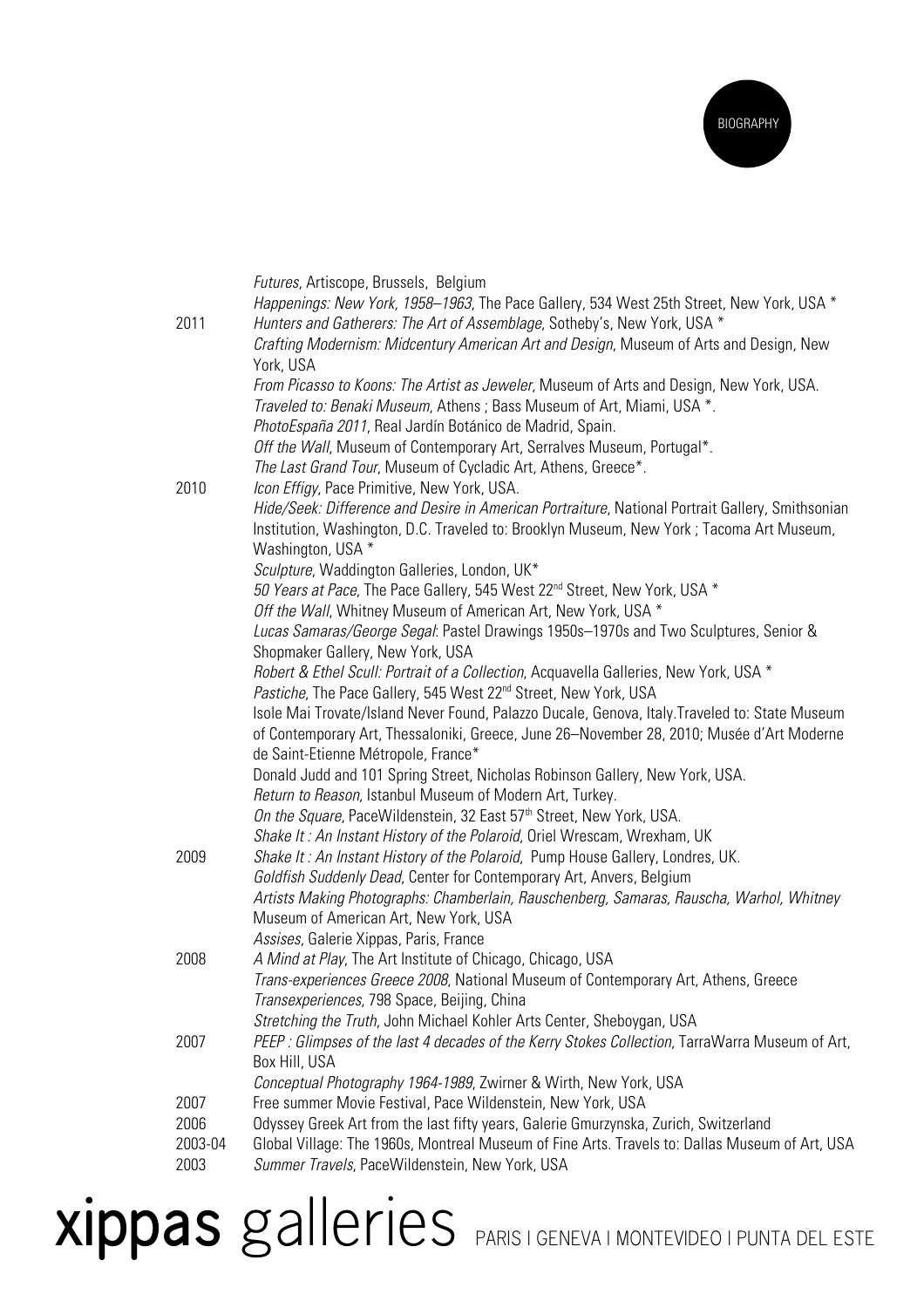

|         | Me, Myself and I: Looking at Portraiture, CRG Gallery, New York, USA                                   |
|---------|--------------------------------------------------------------------------------------------------------|
|         | A Happening Place, The Gershman Y, Jewish Community Centers of Greater Philadelphia, USA               |
| 2002-03 | An American Legacy, A Gift to New York, Whitney Museum of American Art, USA                            |
| 2002    | Escape from the vault: the contemporary collection of the Museum breaks out, The Contemporary          |
|         | Museum, Honolulu, USA                                                                                  |
|         | Devices of Wonder: from the World in a box to Images on a screen, J. Paul Getty Museum, Los            |
|         | Angeles, USA                                                                                           |
| 1999-00 | Modern Odysseys: Greek American Artists of the 20 <sup>th</sup> Century, Queens Museum Of Art, Queens, |
|         | New York, USA                                                                                          |
|         | The American century: Art & Culture 1950-2000, Whitney Museum of American Art, New York,               |
|         | <b>USA</b>                                                                                             |
| 1999    | Off Limits: Rutgers university and the Avant-Garde, 1957-1963, The Newark Museum, Newark,              |
|         | New Jersey, USA                                                                                        |
|         | House of Sculpture, Modern Art Museum of Fort Worth, Texas, USA                                        |
|         | Summer '99, Pace Wildenstein, New York, USA                                                            |
| 1998    | Sculpture, Pace Wildenstein, Los Angeles, USA                                                          |
| 1997-98 | La Collection Polaroïd, Maison Européenne de la Photographie, Paris, France                            |
|         | Winter group Show, Pace Wildenstein, New York, USA                                                     |
| 1996    | Deformations: Aspects of the Modern Grotesque, The Museum of Modern Art, New York, USA                 |
| 1995    | Summer 1995, Pace Wildenstein, New York, USA                                                           |
|         | Summer Academy 2, Pace Wildenstein, New York, USA                                                      |
|         | 47th Annual American Academy of Arts and Letters, New York, USA                                        |
|         | Of the Human Form, Waddington Galleries, London, Great Britain                                         |
| 1994-95 | Worlds in a Box, City Art Centre, Edinburgh; travels to Graves Art Gallery, Sheffield; Sainsbury       |
|         | Centre for Visual Arts, University of East Anglia, Norwich, Whitechapel Art Gallery, London, Great     |
|         | <b>Britain</b>                                                                                         |
|         | Facts and Figures: Selections from the Lannan Foundation Collection, Lannan Foundation, Los            |
|         | Angeles, USA                                                                                           |
|         | Bloom, Cristinerose Gallery, New York, USA                                                             |
| 1994    | Sculpture, Nina Freudenheim Gallery, Buffalo, New York, USA                                            |
|         | Transparency and Metaphor, California Crafts Museum, San Francisco, USA                                |
|         | 30 YEARS - Art in the Present Tense: The Aldrich's Curatorial History 1964-1994, The Aldrich           |
|         | Museum of Contemporary Art, Ridgfield, Connecticut, USA                                                |
|         | White Works, Pace Wildenstein, New York, USA                                                           |
| 1993    | Materia, Imagen y Concepto: Un Recorrido por el Arte Contemporaneo Internacional, Galeria              |
|         | Namia Mondolfi, Caracas, Venezuela                                                                     |
|         | International Critics' Choice, The Mitchell Museum at Cedarhurst, Mount Vernon, IL; travels:           |
|         | Manhattan Breeze - Five Contemporary Artists, Takashimaya, Tokyo; travels to Osaka, Kyoto and          |
|         | Yokohama, Japan                                                                                        |
| 1992    | Arte Americana 1930-1970, Lingotto, S.r.I, Turin, Italy                                                |
|         | The Endowed Chair, Franklin Parrasch Gallery, New York, USA                                            |
|         | Masquerade (Body Double), Postmasters Gallery, New York, USA                                           |
|         | Summer Group exhibition, The Pace Gallery, New York, USA                                               |
|         | Sculpture, Waddington Galleries, London, Great Britain                                                 |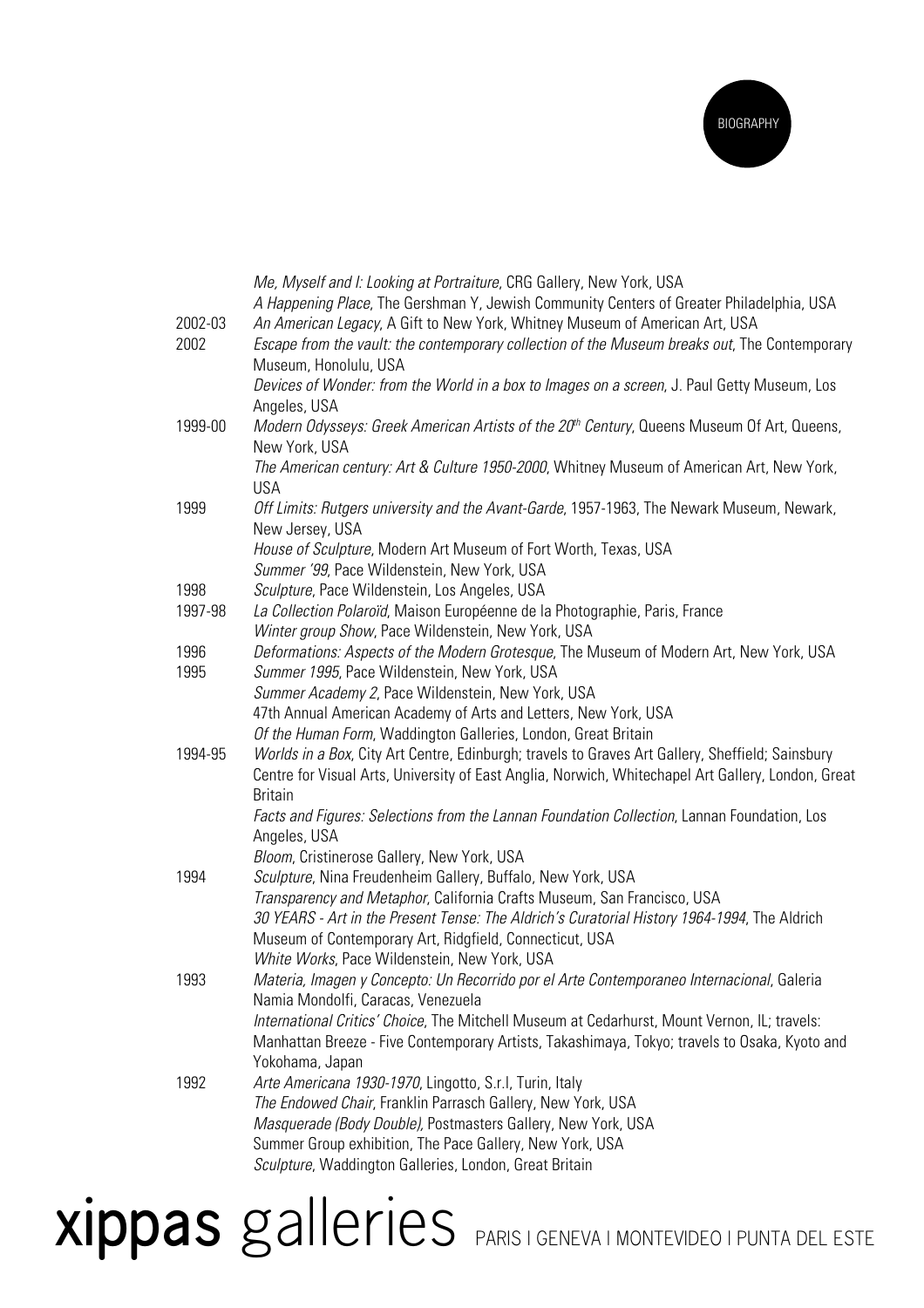

|         | Mixed Media, Bellas Artes, Santa Fe, USA                                                                                                                |
|---------|---------------------------------------------------------------------------------------------------------------------------------------------------------|
| 1991-92 | Sculptors' Drawings, Bellas Artes, Santa Fe, USA                                                                                                        |
| 1991    | Visions/Revisions: Selections from the Contemporary Collection, Denver Art Museum, USA                                                                  |
|         | Aspects of Collage, Guild Hall Museum, East Hampton, New York, USA                                                                                      |
|         | Masterworks of Contemporary Sculpture, Painting and Drawing, The 1930's to the 1990's, Bellas                                                           |
|         | Artes, Santa Fe, USA<br>Photography 1980 to 1990, Ginny Williams Gallery, Denver/Aspen, USA                                                             |
|         | Portraits on Paper, Robert Miller, New York, USA                                                                                                        |
|         | Baselitz, Close, Dine, Flanagan, Morley, Oldenburg, Samaras, Schnabel, The Pace Gallery, New                                                            |
|         | York, USA                                                                                                                                               |
|         | Small Sculpture in an Inner Space, Bellas Artes, Santa Fe, USA                                                                                          |
|         | The Chair: From Artifact to Object, Weatherspoon Art Gallery, The University of North Carolina at                                                       |
|         | Greensboro, North Carolina, USA                                                                                                                         |
| 1990-91 | Contemporary Illustrated Books: Word and Image, 1967-1988, Independent Curators Incorporated,                                                           |
|         | New York; exhibited at Franklin Furnace Archive, Inc, New York; Nelson Atkins Museum of Art,                                                            |
|         | Kansas City, Missouri; The University of Iowa Museum of Art, Iowa City, USA                                                                             |
| 1990    | Photographic Treasures from the National Portrait Gallery Collection, National Portrait Gallery,                                                        |
|         | Washington, USA                                                                                                                                         |
|         | Hellenikon, City Gallery, New York City Department of Cultural Affairs, New York, USA                                                                   |
|         | Portrait of an American Gallery, Galerie Isy Brachot, Brussels, Belgium                                                                                 |
|         | Large-scale Works by Gallery Artists, The Pace Gallery, New York, USA<br>Exposed, Vivian Horan Fine Art, New York, USA                                  |
|         | 42nd Annual Academy-Institute Purchase Exhibition, American Academy and Institute of Arts and                                                           |
|         | Letters, New York, USA                                                                                                                                  |
| 1989    | Art: What Thou Eat, Edith C. Blum Art Institute, Bard College                                                                                           |
|         | Vanishing Presence, Walker Art Center, Minneapolis, USA                                                                                                 |
|         | Tools as Art: The Hechinger Collection, National Building Museum, Washington.                                                                           |
|         | Boîte Alerte: 1989, Renee Fotouhi Fine Art, New York, USA                                                                                               |
|         | Big Little Sculpture, Plymouth State College Art Gallery, Plymouth, New Hampshire. Travels to:                                                          |
|         | New Britain Museum of American Art, New Britain, Connecticut; Middlebury College,                                                                       |
|         | Middlebury, Vermont; St. Paul's School, Art Center in Hargate, Concord, New Hampshire, USA                                                              |
|         | The Face, the Arkansas Arts Center, USA                                                                                                                 |
|         | The Linear Image: American Master Works on Paper, Marisa del Re Gallery, New York, USA<br>Drawings of the Eighties, Arts Club of Chicago, Chicago, USA* |
|         | Human Concern/Personal Torment Revisited, Phyllis Kind Gallery, New York, USA                                                                           |
| 1988-89 | Enigmatic Objects : Sculptures from the Permanent Collection, The Whitney Museum of American                                                            |
|         | Art, New York, USA                                                                                                                                      |
|         | Identity: Representations of the Self, The Whitney Museum Downtown at Federal Reserve Plaza,                                                            |
|         | New York, USA                                                                                                                                           |
| 1988    | Recent American Pastels, Christian A Johnson Memorial Gallery, Middlebury College, Vermont,                                                             |
|         | <b>USA</b>                                                                                                                                              |
|         | Contemporary Artists Self Portraits, Salina Art Center, Salina, Kansas, USA                                                                             |
|         | Alternative Image 3: Visual Paradox, Kohler Art Center, Sheboygan, Wisconsin, USA                                                                       |
|         | First Person Singular: Self Portrait Photographs, High Museum of Art, Atlanta, USA                                                                      |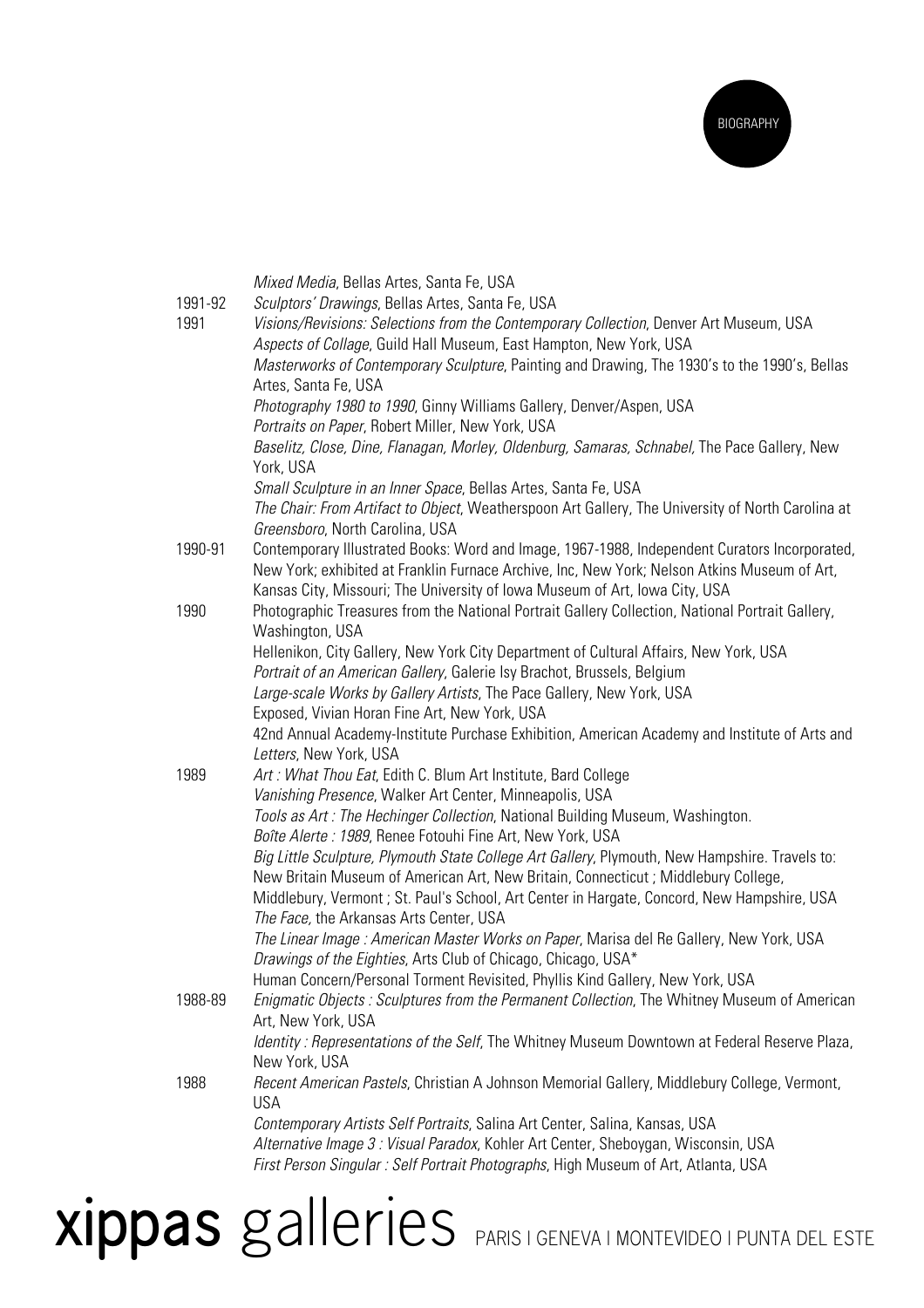

|         | Contemporary Masters, Richard Green Gallery, Los Angeles, USA                                                                                    |
|---------|--------------------------------------------------------------------------------------------------------------------------------------------------|
|         | Contemporary Art from New York, Ho-Am Art Hall, Seoul, Korea. Seibu Museum, Tokyo, Japan                                                         |
|         | American Baroque, Holly Solomon Gallery, New York, USA                                                                                           |
| 1986    | Reality Remade, Kent Fine Art, New York, USA                                                                                                     |
| 1985-86 | Big Portraits, Jeffrey Hoffeld & Co, New York, USA                                                                                               |
|         | 75th American Exhibitions, The Art Institute of Chicago, USA                                                                                     |
|         | Nude, Naked, Stripped, Hayden gallery, List Visual Arts Center, Massachusetts institute of                                                       |
|         | technology, Cambridge, USA                                                                                                                       |
| 1985    | Offset: A Survey of Artists' Books, University Gallery, University of Massachusetts at Amherst,                                                  |
|         | <b>USA</b>                                                                                                                                       |
|         | 37th Annual Purchase Exhibition, American Academy and Institute of Arts and Letters, New York,                                                   |
|         | <b>USA</b>                                                                                                                                       |
|         | Forty Years of Sculpture, Solomon R. Guggenheim Museum, New York, USA                                                                            |
|         | Not Just Black and White, Organization of Independent Artists, The City Gallery, New York, USA                                                   |
|         | Painting as Landscape, Baxter Art Gallery, California Institute of Technology, Pasadena, USA                                                     |
| 1984    | BLAM: The Explosion of Pop, Minimalism and Performance, 1958-1964, Whitney Museum of                                                             |
|         | American Art, New York, USA                                                                                                                      |
|         | Investigations, Institute of Contemporary Art, University of Pennsylvania, Philadelphia                                                          |
|         | Pieces Sewn, Jamaica Art Center, Jamaica, New York, USA                                                                                          |
|         | 36th Annual Purchase Exhibition, American Academy and Institute of Arts and Letters, New York,                                                   |
|         | <b>USA</b>                                                                                                                                       |
| 1983    | Arranged Image Photography, Boise Gallery of Art, Idaho, USA                                                                                     |
|         | Anxious Interiors, Laguna Art Museum, Laguna Beach, CA, USA                                                                                      |
|         | Invention and Allegory, Daniel Wolf Gallery, New York, USA                                                                                       |
| 1982    | Artists Photographers, Thorpe Intermedia Gallery, Sparkhill, New York, USA                                                                       |
|         | Art Grec Contemporain, Palais des Beaux-Arts, Brussels, Belgium                                                                                  |
|         | San Francisco Museum of Modern Art: Recent Color, USA.                                                                                           |
| 1980    | Drawings: The Pluralist Decade, Institute of Contemporary Art, University of Pennsylvania,                                                       |
|         | Philadelphia, USA                                                                                                                                |
|         | American Drawing in Black and White, The Brooklyn Museum, New York, USA                                                                          |
|         | Drawings: The Pluralist Decade, Venice Biennial, U.S. Pavilion. Travels to: museums in Spain,                                                    |
|         | Portugal and Norway until June 1981                                                                                                              |
|         | Invented Images, University Art Museum, Santa Barbara, CA, USA                                                                                   |
| 1979    | The Decorative Impulse, Institute of Contemporary Art, University of Pennsylvania, Philadelphia,                                                 |
|         | <b>USA</b>                                                                                                                                       |
|         | Photographic Surrealism, The New gallery, Cleveland, Ohio, USA<br>East Side-West Side : New York Photography, Roanoke College, Roanoke, Virginia |
|         | Self as Subject / A Direction in Contemporary Photography, University Art Galleries, University of                                               |
|         | New Hampshire, Durham, USA                                                                                                                       |
|         | Sculptor's Photos, The Hunter Gallery, Hunter College, New York, USA                                                                             |
|         | Exploration of a Medium, exhibition organized by the Polaroid Corporation. Chiesa, Isola San                                                     |
|         | Giorgio, Venice, Italy; traveling exhibition until 1989                                                                                          |
| 1978    | Manipulative Photography, Anderson Gallery, School of the Arts, Virginia, USA Commonwealth                                                       |
|         | University, Richmond, USA                                                                                                                        |
|         |                                                                                                                                                  |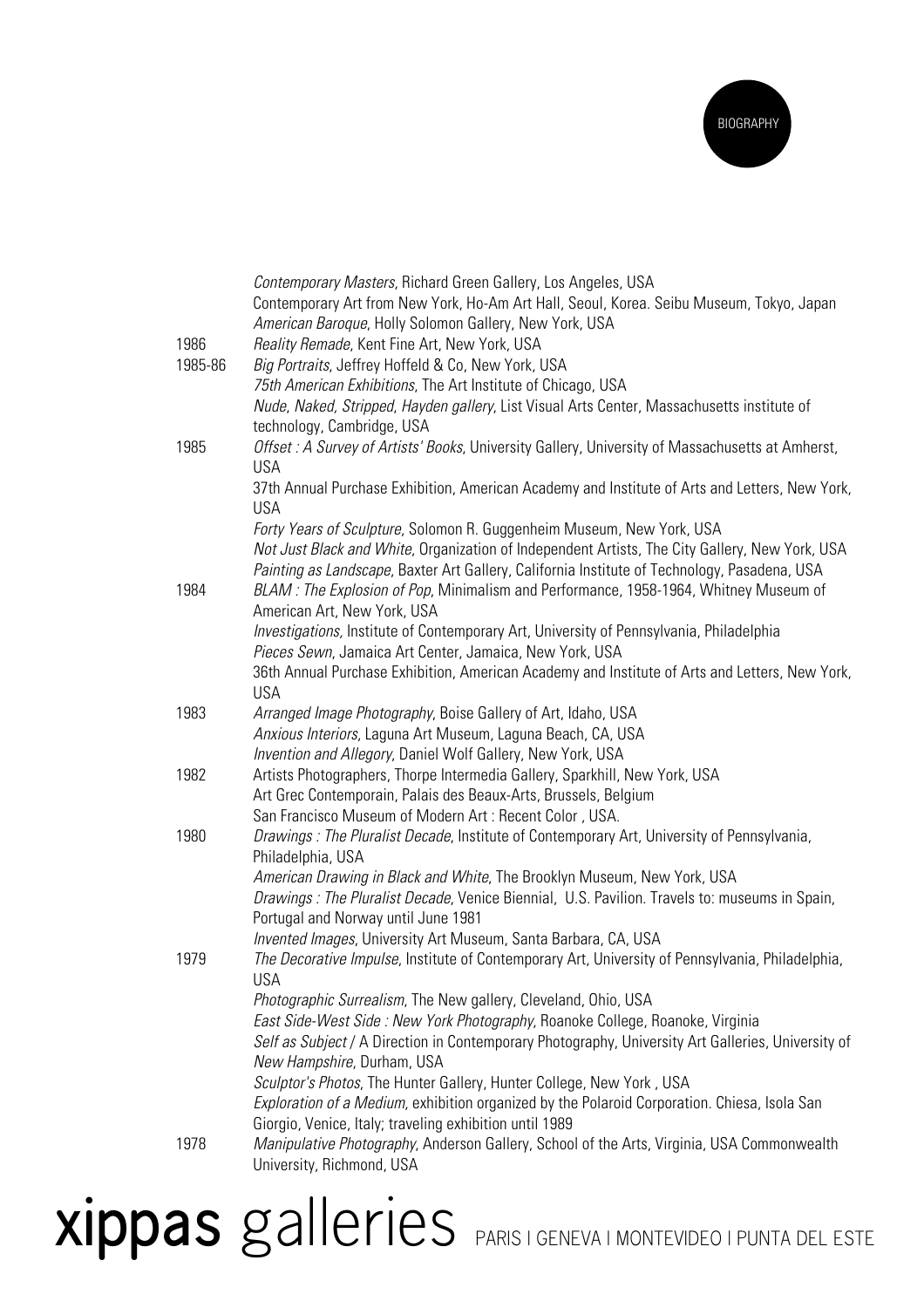

| 1977         | Contemporary Color Photography, Indiana University Art Museum, Bloomington<br>Documenta 6, Kassel, Germany                                                      |
|--------------|-----------------------------------------------------------------------------------------------------------------------------------------------------------------|
|              | A View of a Decade, Museum of Contemporary Art, Chicago, USA                                                                                                    |
|              | The Dada/Surrealist Heritage, Sterling and Francine Clark Art Institute, Williamstown,                                                                          |
|              | Massachusetts, USA                                                                                                                                              |
| 1976<br>1975 | Two Hundred Years of American Sculpture, Whitney Museum of American Art, New York, USA<br>Hayward Gallery, Arts Council of Great Britain, London, Great Britain |
|              | Bodyworks, Museum of Contemporary Art, Chicago, USA                                                                                                             |
|              | Photo-Transformations (organized by the Polaroid Corporation), travel to International Center of<br>Photography, New York, USA                                  |
| 1974         | The Twentieth Century 35 American Artists, Whitney Museum of American Art, New York, USA                                                                        |
|              | 71st American Exhibition, The Art Institute of Chicago, Chicago, USA                                                                                            |
|              | Monumenta, Newport, RI, USA                                                                                                                                     |
| 1972         | Documenta 5, Kassel, Germany                                                                                                                                    |
| 1971-72      | Recent Painting and Sculpture, Munson-Williams-Proctor Institute Museum of Art, Utica, New                                                                      |
|              | York, USA                                                                                                                                                       |
| 1971         | Rosc 71, Dublin, Ireland                                                                                                                                        |
| 1970-71      | The Mind's Eye, Philadelphia Museum of Art, Philadelphia, USA                                                                                                   |
| 1970         | String and Rope, Sidney Janis Gallery, New York, USA                                                                                                            |
|              | American Art since 1960, The Art Museum, Princeton University, New Jersey, USA                                                                                  |
|              | Exhibition of Living American Art, Maeght Foundation, Saint-Paul de Vence, France                                                                               |
|              | Sculpture Annual, Whitney Museum of American Art, New York, USA                                                                                                 |
| 1969         | Human Concern/Personal Torment, Whitney Museum of American Art, New York, USA                                                                                   |
|              | Drawings, Fort Worth Art Museum, Texas, USA                                                                                                                     |
|              | One Man's Choice, Dallas Museum of Art, Texas, USA                                                                                                              |
| 1968         | The Obsessive Image, Institute of Contemporary Art, London, Grande Bretagne                                                                                     |
|              | Dada, Surrealism and their Heritage, The Museum of Modern Art, New York, USA                                                                                    |
|              | Documenta 4, Kassel, Germany                                                                                                                                    |
|              | Untitled, San Francisco Museum of Modern Art, San Francisco, USA                                                                                                |
|              | Sculpture Annual, Whitney Museum of American Art, New York, USA                                                                                                 |
| 1967         | Highlights of the '66-67 Season, The Aldrich Museum of Contemporary Art, Ridgefield,                                                                            |
|              | Connecticut, USA                                                                                                                                                |
|              | L.A.-N.Y. Drawings of the 60's, University of Colorado Art Galleries, Boulder, USA                                                                              |
|              | American Sculpture of the 60's (Corridor*1), Los Angeles County Museum of Art, Los Angeles,                                                                     |
|              | <b>USA</b>                                                                                                                                                      |
|              | Mixed Masters, University of Saint Thomas, Houston, USA                                                                                                         |
|              | Sculpture : A Generation of Innovation, The Art Institute of Chicago, Chicago, USA                                                                              |
|              | 7 for 67, The Saint Louis Art Museum, Missouri, USA                                                                                                             |
|              | The 180 Beacon Collection of Contemporary Art, Boston, USA                                                                                                      |
| 1966         | Contemporary American Sculpture, Selections, Whitney Museum of American Art, New York,<br><b>USA</b>                                                            |
|              | The Object Transformed, The Museums of Modern Art, New York, USA                                                                                                |
|              | The Harry N. Abrams Collection, The Jewish Museum, New York, USA                                                                                                |
|              | Eight Sculptures : The Ambiguous Image, Walker Art Center, Minneapolis, USA                                                                                     |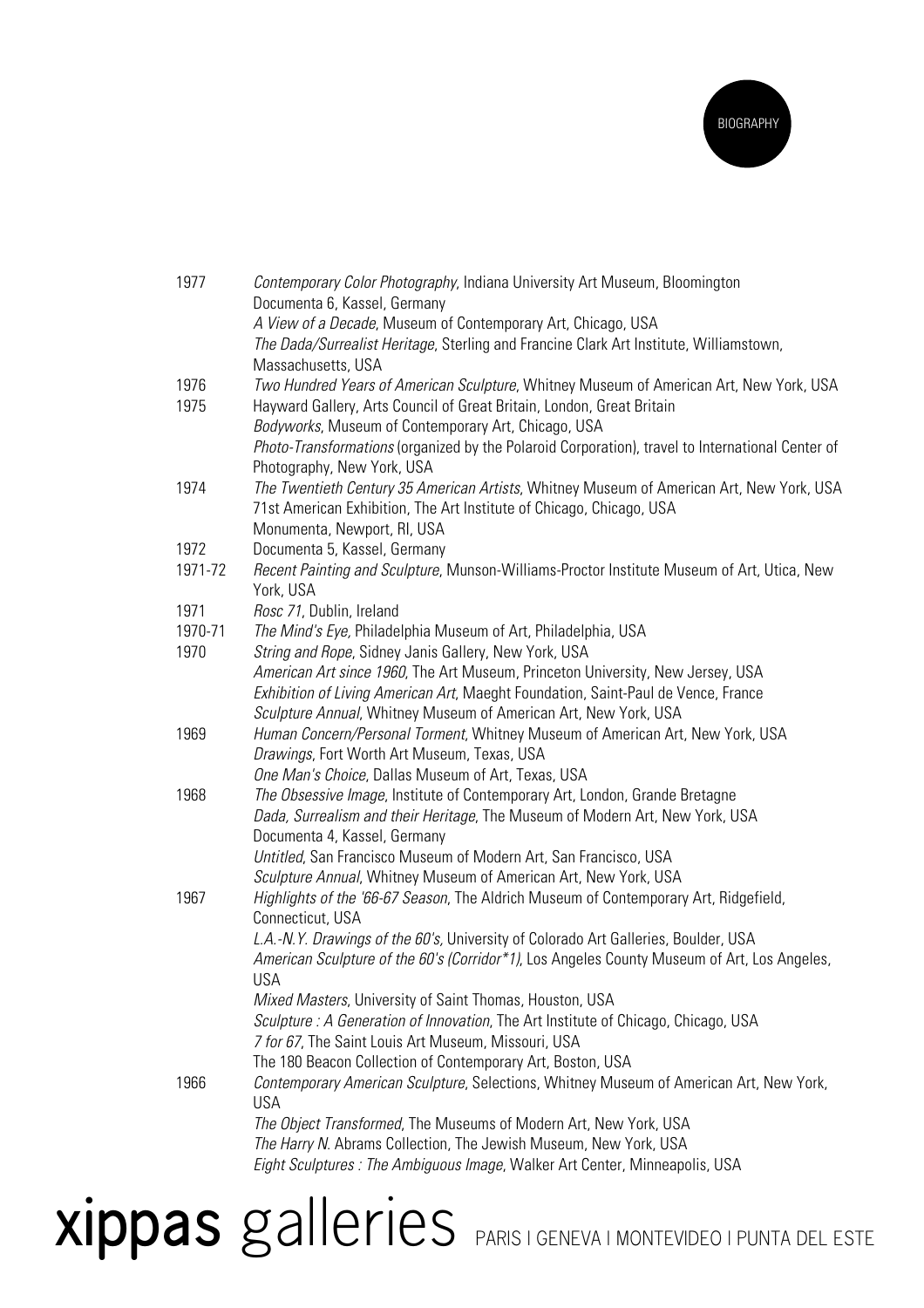

| 1965 | Eleven from the Reuben Gallery, Solomon R. Guggenheim Museum, New York, USA                                                                               |
|------|-----------------------------------------------------------------------------------------------------------------------------------------------------------|
|      | Contemporary Erotica, Van Bovenkamp Gallery, New York, USA<br>The Richard Brown Baker Collection, The Aldrich Museum of Contemporary Art, Ridgefield, CT, |
|      | <b>USA</b>                                                                                                                                                |
|      | Young America 1965, Whitney Museum of American art, New York, USA                                                                                         |
|      | Pop and Op, Sidney Janis Gallery, New York, USA                                                                                                           |
|      | Sculpture from the List Family Collection, New School for Social Research Art Center, New York,<br><b>USA</b>                                             |
|      | Contemporary Wall Sculpture and Boxes, Museum of Art, Rhode Island School of Design,<br>Providence, USA                                                   |
| 1964 | Recent American Drawings, Rose Art Museum, Brandeis University, Waltham, Massachusetts,                                                                   |
|      | <b>USA</b>                                                                                                                                                |
|      | Bianchini Gallery, New York, USA<br>Boxes, Dwan Gallery, Los Angeles, USA                                                                                 |
|      | Sculpture Annual, Whitney Museum of American Art, New York, USA                                                                                           |
| 1963 | Green Gallery, New York, USA                                                                                                                              |
|      | 28th Biennial Exhibition, The Corcoran Gallery of Art, Washington, DC, USA                                                                                |
|      | Ten-Man Show, Preston Gallery, New York, USA                                                                                                              |
|      | Drawings, Washington Gallery of Modern Art, Washington, USA                                                                                               |
|      | Mixed Media and Pop Art, Albright-Knox Art Gallery, Buffalo, USA                                                                                          |
|      | 46 Works from New York, Dilexi Gallery, San Francisco, USA                                                                                                |
| 1962 | Dallas Museum of Art, Texas, USA                                                                                                                          |
|      | San Francisco Museum of Modern Art, San Francisco, USA                                                                                                    |
|      | Green Gallery, New York, USA                                                                                                                              |
|      | New Acquisitions, The Museum of Modern Art, New York, USA                                                                                                 |
|      | Lettering by Hand, The Museum of Modern Art, New York, USA                                                                                                |
|      | American Figure Painting, Finch College Museum, New York, USA                                                                                             |
| 1961 | Green Gallery, New York, USA                                                                                                                              |
|      | The Art of Assemblage, The Museum of Modern Art, New York, USA                                                                                            |
| 1960 | New Forms, New Media Part II, Martha Jackson Gallery, New York, USA                                                                                       |
| 1959 | Hansa Gallery, New York, USA                                                                                                                              |
|      | Reuben Gallery, New York, USA                                                                                                                             |

#### Public Collections

Fonds National d'Art Contemporain, Paris, France Fond cantonal d'Art Contemporain, Genève, Suisse Albright-Knox Art Gallery, Buffalo, New York, USA The Aldrich Museum of Contemporary Art, Ridgefield, Connecticut, USA Allen Memorial Art Museum, Oberlin College, Ohio American Academy of Arts and Letters, New York, USA, New York, USA The Art Institute of Chicago, USA